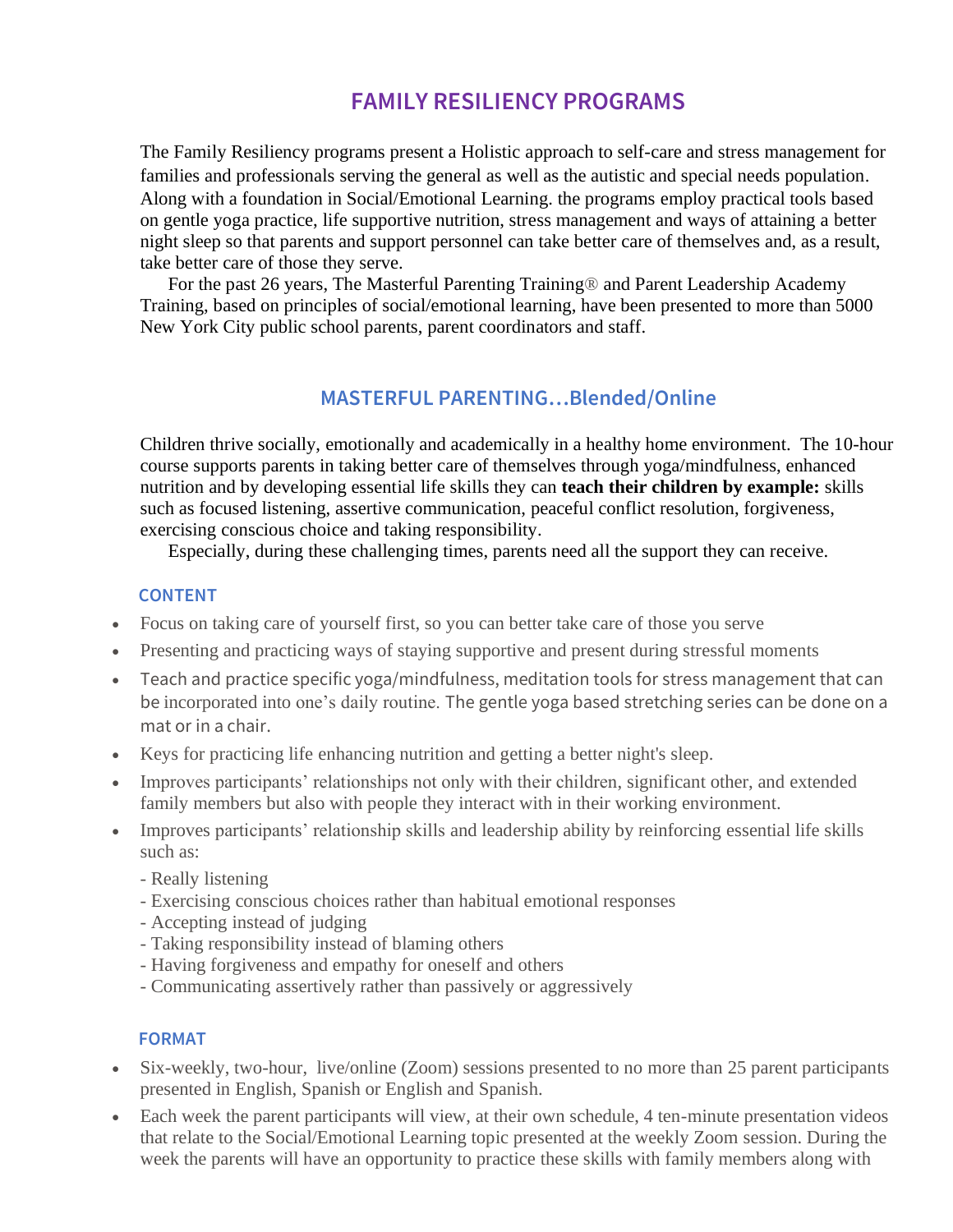implementing yoga practice, life-enhancing nutrition suggestions, and ways of getting adequate sleep information.

- In that the principles presented are universal, the training is relevant for parents, professionals and staff serving of children of any age, ethnicity or nationality.
- Other family members, who have the interest and capacity, can also benefit greatly by participating along with their parents.
- All written online materials (books, handouts, etc.) are available in Spanish as well as English

## **MATIERIALS**

- The book *Masterful Parenting* and *El Arte de Ser Padres*
- Yoga, Meditation, Enhanced Nutrition online videos along with 22 Social/Emotional Learning online videos



### **FACILITATORS**

Since 1993, Dr. Marc Rosenbaum's organization, Education for Excellence, has presented social/emotional learning programs to more than 5000 New York City public school parents, teachers and administrators. He has authored the course texts and curriculum guides *Masterful Parenting (the book your parents had read), El Arte de Ser Padres, Masterful Parenting (creating meaningful connection with your child) and Education for Transformation.*

With 35 years of yoga and meditation practice, Sharon Manner has experience firsthand how yoga helps to reduce stress. For the past 11 years, inspired by parenting a 26 year old daughter with Autism, she has developed and presented programs exclusively tailored to benefit individuals on the Spectrum. To date, Ms. Ms. Manner's work has positively impacted the lives of thousands of adults and children throughout the United States and Canada along with more than 150 individuals trained to bring her trainings into their schools and community organizations that serve individual with Autism.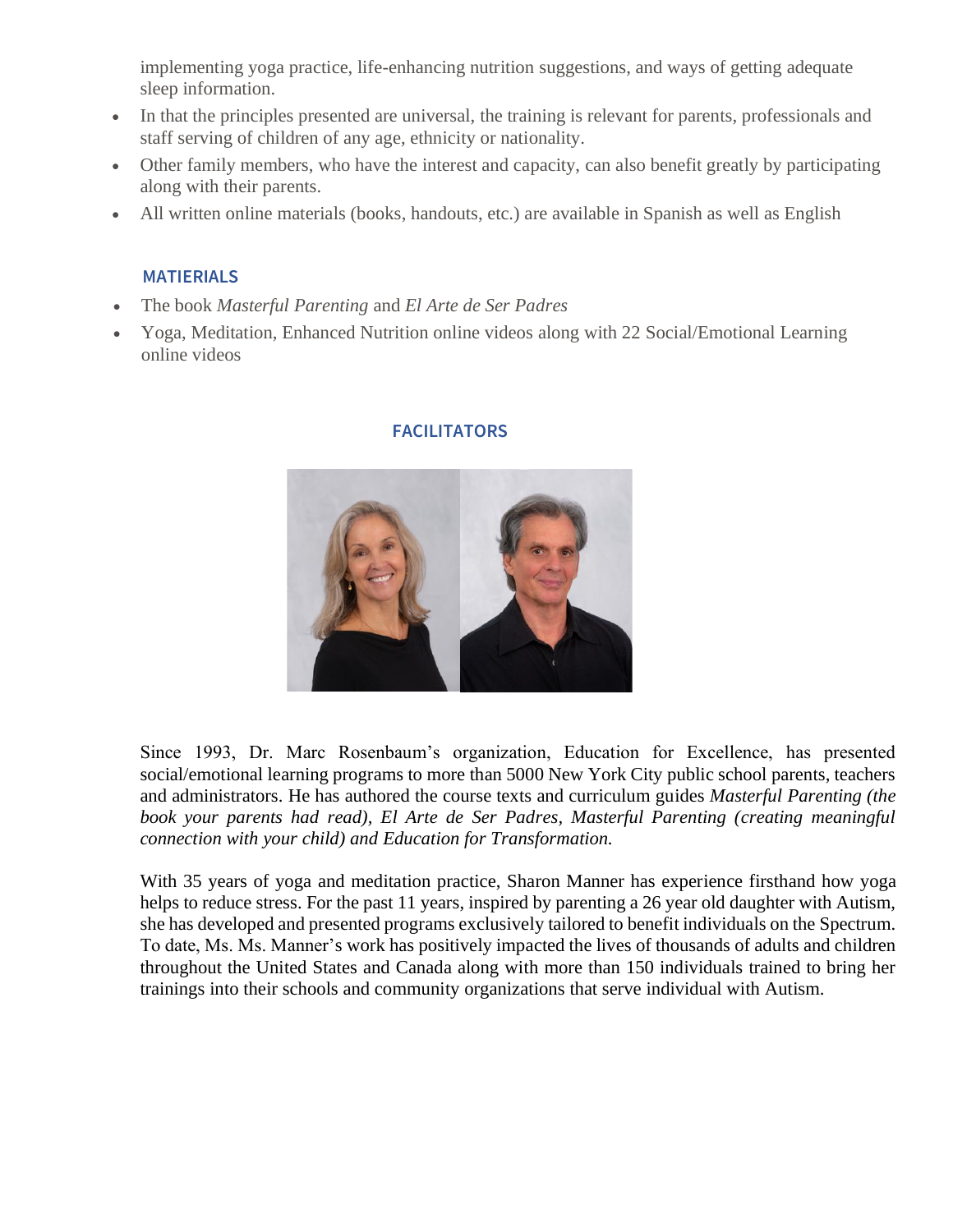## BLENDED/ONLINE PARENT LEADERSHIP ACADEMY

As a way of making the life-transforming Masterful Parenting program available to even more parents, we offer the Blended **Online Parent Leadership Academy,** a "train the trainer" program that the school will own that empowers parent support personnel (Parent Coordinators, Family Workers, Social Workers, Guidance Counselors) from schools and organizations to facilitate the Masterful Parenting Program in their communities.. Graduates of the Parent Leadership Academy:

- Develop social/emotional skills such as: focused listening, assertive communication, peaceful conflict resolution, forgiveness, taking responsibility, and conscious choice.
- Improve their relationship and communication skills leading to enhanced leadership ability and professional competence.
- Experience a healthy, less stressful life-style by incorporating life-enhancing nutrition, gentle yogabased breathing/stretching series and meditation/relaxation techniques into their daily routine. Doing so promotes staying present and more supportive during stressful moments.
- Gain counseling skills that enable them to support, advise and engage parents more effectively.
- Assist in creating a culture of excellence in their individual school
- **Are certified to turnkey and skillfully present the Masterful Parenting Training to parent participants in their community.**

### **FORMAT**

- Presented to 8-18 Parent support personnel (parent coordinator, family worker, social worker, guidance counselor) representing various schools and organizations
- Each week for six weeks the participants will view 4 ten-minute presentation videos at their convenience
- Eight weekly live/online video conference sessions presented to cohorts of no more than 18 parent support participants
- Upon successful completion, the parent support personnel will receive the English and Spanish Masterful Parenting Power Point presentations that they will use in facilitating the programs to parents in their community

## **CONTENT**

- During the first five sessions each participant will complete the 12-hour Masterful Parenting Training® (see Masterful Parenting offering above) that they will eventually facilitate to their school's parents.
- Along with the video based social/emotional learning component the Parent Coordinator the participants will receive live instruction along with videos used to present nutritional information, a gentle yoga-based breathing/stretching series\* and meditation/relaxation techniques that will support the Parent Coordinator in facilitating the Masterful Parenting Training®.
- During the final three online sessions, the Parent Coordinator will learn how to facilitate the Masterful Parenting Training®.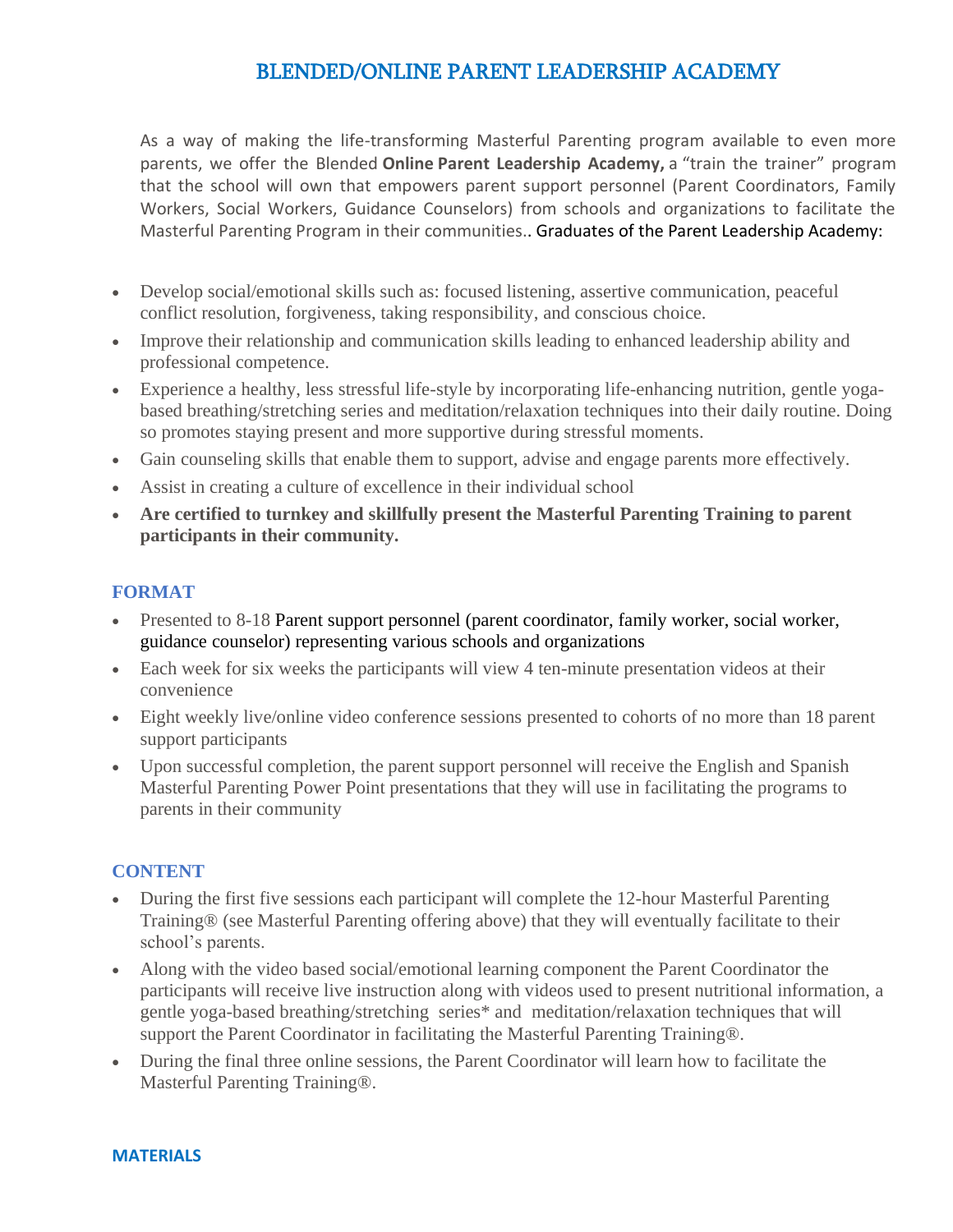- Facilitator's instructional Power Point presentations
- Five Presentational Power Point presentations in Spanish and English to be used in the Masterful Parenting Training sessions
- Yoga/stretching instruction manual
- Yoga, nutrition and meditation/relaxation videos
- Facilitator's Instructional Manual
- The book and course text, *Masterful Parenting…Creating meaningful connection with your child*
- A certificate is awarded to each participant upon successful completion

### **FACILITATORS**



Since 1993, Dr. Marc Rosenbaum's organization, Education for Excellence, has presented social/emotional learning programs to more than 5000 New York City public school parents, teachers and administrators. He has authored the course texts and curriculum guides *Masterful Parenting (the book your parents had read), El Arte de Ser Padres, Masterful Parenting (creating meaningful connection with your child) and Education for Transformation.*

With 35 years of yoga and meditation practice, Sharon Manner has experience firsthand how yoga helps to reduce stress. For the past 11 years, inspired by parenting a 26 year old daughter with Autism, she has developed and presented programs exclusively tailored to benefit individuals on the Spectrum. To date, Ms. Ms. Manner's work has positively impacted the lives of thousands of adults and children throughout the United States and Canada along with more than 150 individuals trained to bring her trainings into their schools and community organizations that serve individual with Autism.

## **SELF-CARE AND RESILIENCY PROGRAM FOR PARENTS AND STAFF SERVING THE AUTISTIC/SPECIAL NEEDS POPULATION…Blended/Online**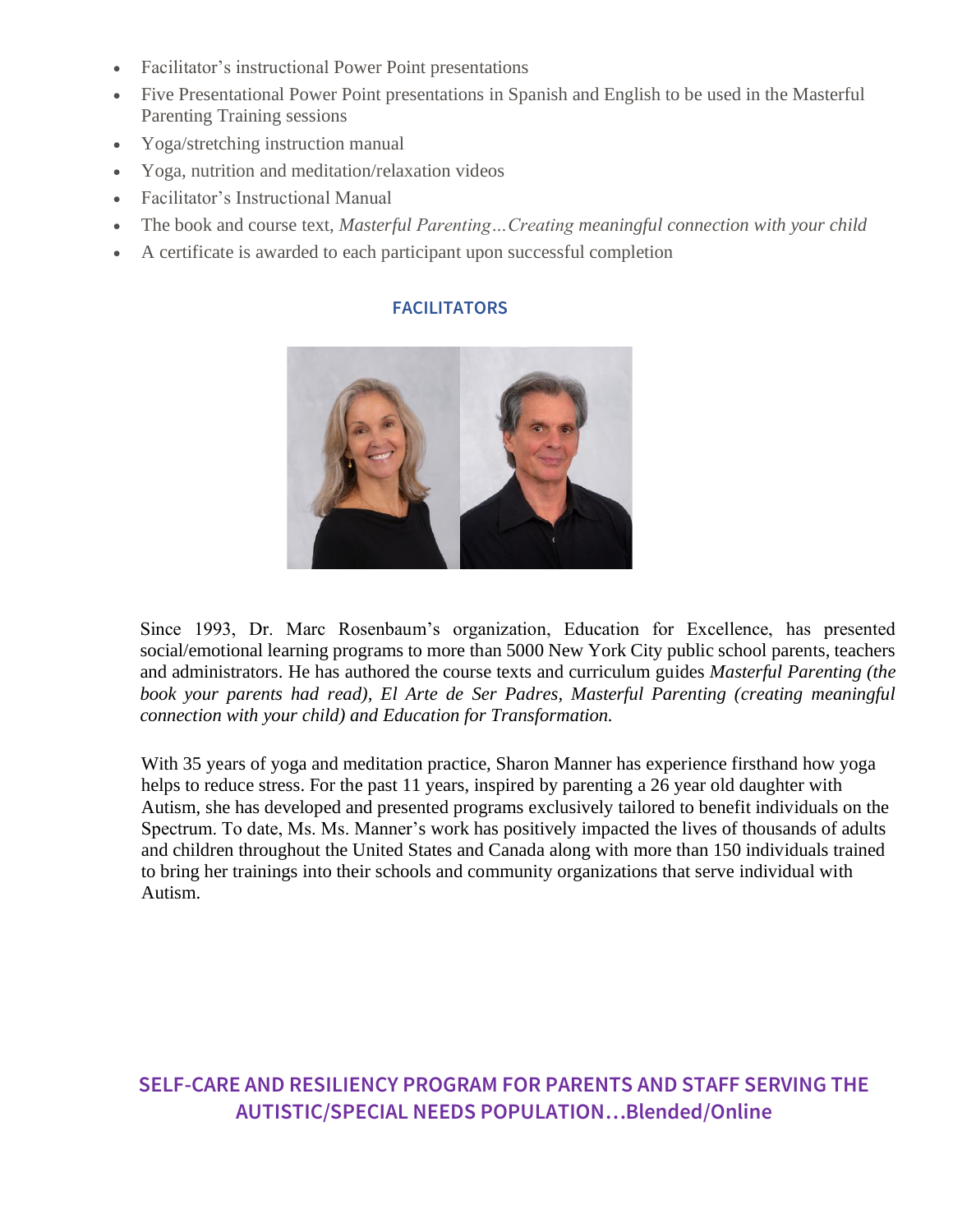Being a parent or staff member serving individuals on the Autistic/Special Needs population can be one of the most challenging endeavors a person can undertake. Employing practical tools based on principles of yoga, mindfulness and social /emotional learning, this program teaches practical ways the parents and support personnel serving the Autistic/Special Needs population can take better care of themselves and the children they serve.

## **CONTENT**

- Focus on taking care of yourself first, so you can better take care of those you serve
- Improves participants' relationship skills and leadership ability by reinforcing essential life skills such as: focused listening, communication, forgiveness, taking responsibility and conscious choice.
- Teaching and practicing specific yoga/mindfulness tools for stress management that can be taught to others and incorporated into one's daily routine.
- Suggestions for practicing life enhancing nutrition.
- Tools and techniques to support individuals with ASD to enhance self-regulation especially during times of high anxiety and meltdowns.
- Presenting and practicing ways of staying supportive and present during stressful moments.
- Addresses many of the challenges that the parents and caregivers encounter such as:
	- o Proper nutrition and the avoidance of certain foods
	- o Circumstances and events that may trigger their child's anxiety
	- o Communication challenges with your child and other family members
	- o Sleep deprivation

Along with many of the additional unique challenges that parents and staff serving individuals with Autism encounter:

- o Accepting the child's limitations and at the same time envisioning greater possibilities for the future
- o Moving from Survive to Thrive, looking to the future with faith and optimism
- o Understanding and accepting other people's attitudes towards an individual with Autism
- How you relate to the issue of supporting an individual with Autism
- Specific techniques to support and enhance self-regulation especially during times of high anxiety and meltdowns

## **FORMAT**

- Presented to parents and staff that serve the Autistic/Special Needs population
- Six-weekly live/online (Zoom) sessions presented to no more than 18 parent participants.
- Each week the parent participants will view, at their own schedule, 4 ten-minute presentation videos that relate to the Social/Emotional Learning topic presented at the weekly Zoom session. During the week the parents will have an opportunity to practice these skills with family members along with implementing yoga practice, life-enhancing nutrition suggestions, and ways of getting adequate sleep information.
- In that the principles presented are universal, the training is relevant for parents, professionals and staff serving of children of any age, ethnicity or nationality.